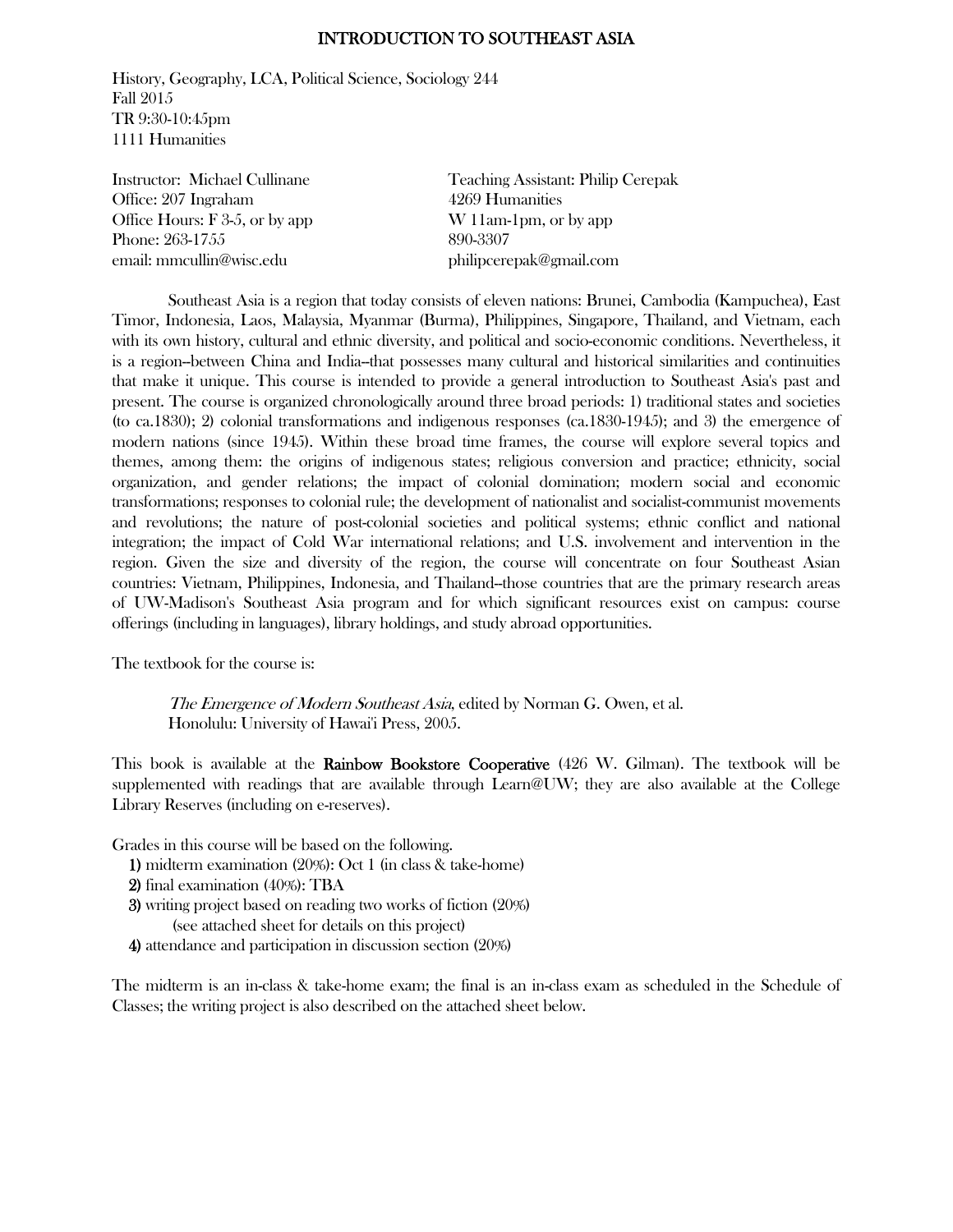#### COURSE OUTLINE AND READING ASSIGNMENTS

\* - indicates materials available on Learn@UW & Library Reserves (e-reserves)

## I. TRADITIONAL STATES AND SOCIETIES: SOUTHEAST TO ca.1830

*September 3 and 8*

## **INTRODUCTION Geography, Environment, and Ethnic/Cultural Diversity** READINGS: **\***M.C. Ricklefs, et al, "Ethnic Groups, Early Cultures and Social Structures" in *A*

*New History of Southeast Asia* (2010): 1-17.

*September 10 and 15*

#### **RISE AND FALL OF CLASSICAL STATES: AN OVERVIEW to ca.1500**

READINGS: **\***M.C. Ricklefs, et al, "Early State Formation" (18-35), and "`Classical' States at Their Height" (36-68) in *A New History of Southeast Asia* (2010).

*In Sections: September 14-18*:

## **PRECOLONIAL SOCIAL ORGANIZATION AND GENDER RELATIONS**

READINGS: **\***A. Reid, "Social Organization" in *Southeast Asia in the Age of Commerce*, Volume 1 (1985): 120-172.

*September 17, 22, and 24*

## **EARLY MODERN "GALATIC" POLITIES ON THE MAINLAND, 1500-1830**

READINGS: **\***M.C. Ricklefs, et al, "The Rise of New States from the 14th Century" [Mainland] in *A New History of Southeast Asia* (2010): 92-110.

*September 29*

#### **MARITIME SOUTHEAST ASIA AND EUROPEAN COLONIAL ADVANCES, 1500-1830**

READINGS: **\***M.C. Ricklefs, et al, "The Rise of New States from the 14th Century" (110-115) and "Non-Indigenous Actors Old and New" (127-133) [Maritime] in *A New History of Southeast Asia* (2010). See Chronology of Colonial Advances: Lecture Handout

*October 1*

### **RELIGIONS AND RELIGIOUS LIFE**

READINGS: *Emergence of Modern Southeast Asia* (2005): 35-51.  **\***M.C. Ricklefs, et al, "New Global Religions and Ideas from the 13th Century" in *A New HIstory of Southeast Asia* (2010): 69-91.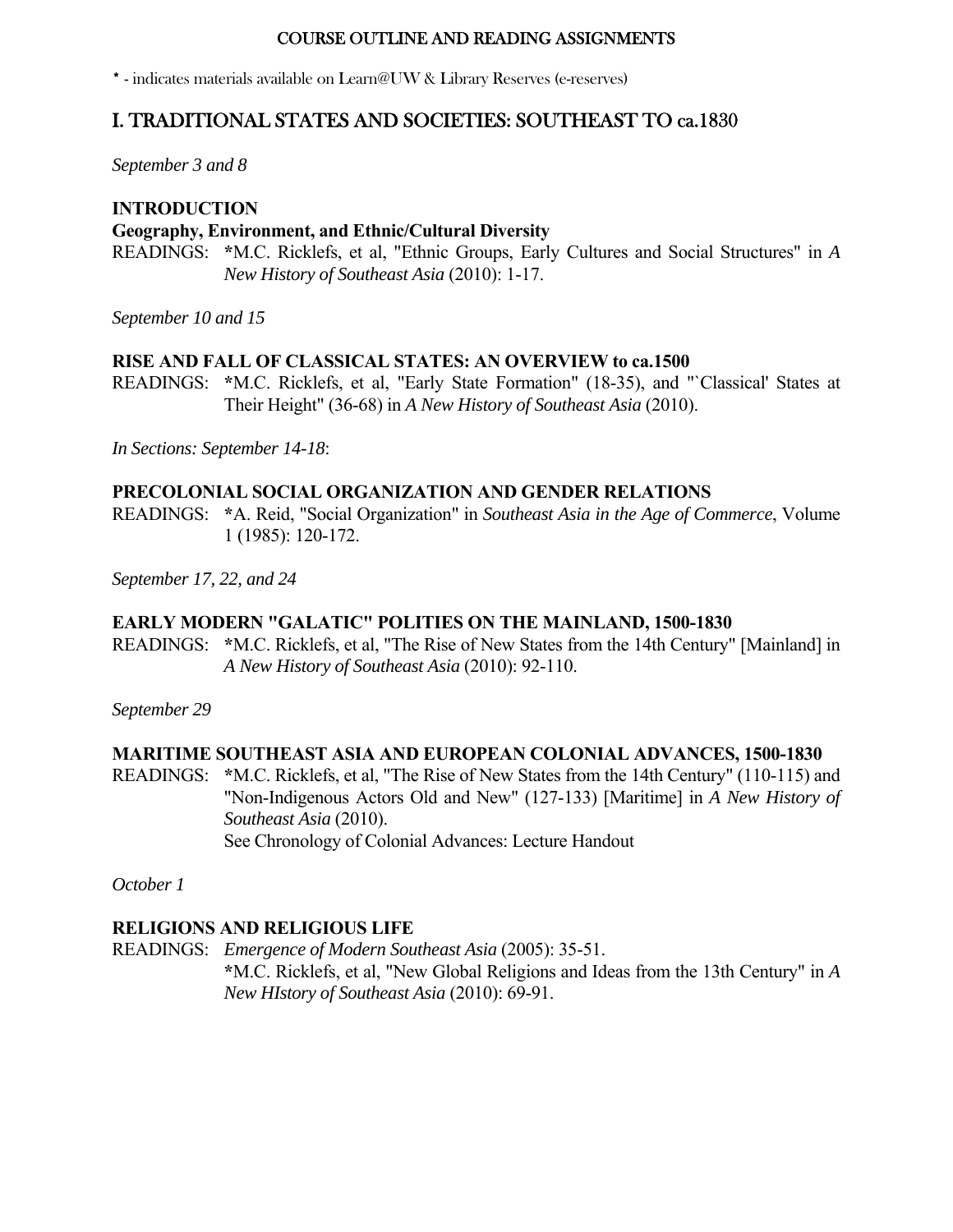## **MIDTERM EXAMINATION: Objective Part: In Lecture on October 1 Take-Home Part: Distributed in Lecture: October 1 Take-Home Part: Due Back in Lecture on October 6**

#### **II. COLONIAL TRANSFORMATIONS AND INDIGENOUS RESPONSES (1830-1945)**

*October 6*

## **OVERVIEW: CONQUESTS, COLONIAL STATES, AND HIGH COLONIALISM** READINGS: *Emergence of Modern Southeast Asia* (2005): 161-251.

 "...Plantations of ripening tea" & "A spoon full of sugar is all it takes, it changes bread and water into tea and cakes" - the View from Mary Poppins and Bert the Chimneysweep

*October 8*

## **OVERVIEW: INDIGENOUS RESPONSES, NATIONALISM, AND JAPANESE OCCUPATION** READINGS: *Emergence of Modern Southeast Asia* (2005): 252-279.

#### **FILM SHOWING:** *From the Barrel of a Gun*

(Part 3, The Pacific Century) A documentary on the lives of the nationalist and revolutionary leaders Sukarno and Ho Chi Minh and the Indonesian and Vietnamese independence struggles.

#### **THEMES FOR ANALYSIS: SOUTHEAST ASIA: 1830 to PRESENT**

- a) Conquest, Colonial States, and the Impact of "High Colonialism" (to 1940) Economic, Social, Ethnic, Demographic, Educational, and Bureaucratic Transformations
- b) Origins of Nationalism and Nationalist-Revolutionary Movements (to 1940) Response to Colonialism: Collaboration, Critique, Resistance, Rebellion
- c) Impact of the Japanese Occupation (1940-1945) Social, Economic, and Political Change; Impact on Nationalist-Revolutionary Movements
- d) Impact of Socialism/Communism: Ideology, Appeal, Organization, and Global Alliances (1920-) Successes and Failures of Communist Parties, Movements, and Revolutions
- e) Impact of the Cold War (1945-1990) Results of US-USSR-PRC Interventions into Southeast Asia
- f) Post-Colonial Political Developments (1945-Present) Varieties of States and Governments Since Independence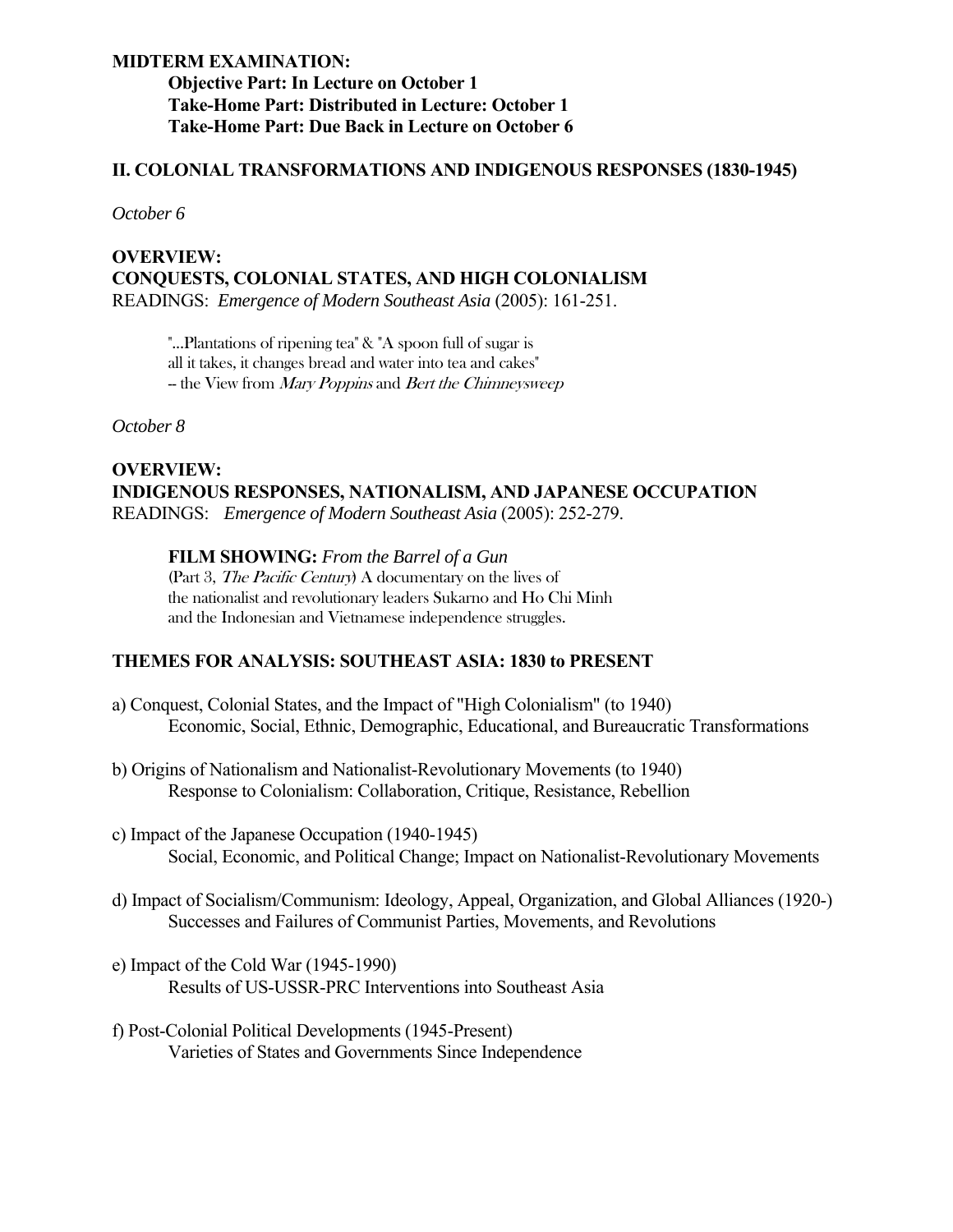# III. THE EMERGENCE OF MODERN NATIONS

# VIETNAM

*October 13*

## **FRENCH CONQUEST AND COLONIAL RULE: TRANSFORMING VIETNAM**

READINGS: *Emergence of Modern Southeast Asia* (2005): 112-116 (review), 335-340.

*October 15 and 20*

#### **NATIONALISM, COMMUNISM, AND THE ANTI-COLONIAL STRUGGLES**

READINGS: *Emergence of Modern Southeast Asia* (2005): 340-349.

 **\***D. Marr, "Vietnam: Harnessing the Whirlwind" in *Asia: The Winning of Independence*, edited by R. Jeffrey (1981): 158-207.

*October 22 and 27*

## **WHERE THE COLD WAR WAS HOT: "THE AMERICAN WAR**"

READINGS: **\***R. McNamara, "`We Were Wrong, Terribly Wrong'" *Newsweek* 4/17/1995.  **\***W.S. Turley, "Of Lessons and Their Price" in *The Second Indochina War* (2009): 237-263.

*October 29*

## **REBUILDING THE NATION, RETHINKING THE STATE AND IDEOLOGY**

READINGS: *Emergence of Modern Southeast Asia* (2005): 468-480.

 **\***J. London, "Politics in Contemporary Vietnam" in *Politics in Contemporary Vietnam*, ed. by J. London (Palgrave, 2014): 1-20.

## **PHILIPPINES**

*November 3 and 5*

## **CONFRONTING THREE EMPIRES: SPANISH, AMERICAN, JAPANESE**

READINGS: *Emergence of Modern Southeast Asia* (2005): 147-157, 283-291.  **\***P.N. Abinales and D. Amoroso, "The Filipino Colonial State, 1902-1946" in *State and Society in the Philippines* (2005): 134-166.

*November 10 and 12*

#### **ELITE DEMOCRACY AND AUTHORITARIAN RULE**

READINGS: *Emergence of Modern Southeast Asia* (2005): 291-295, 455-467.  **\***P.N. Abinales & D. Amoroso, "Twenty-first century Philippine politics" in *State and Society in the Philippines* (2005): 266-307.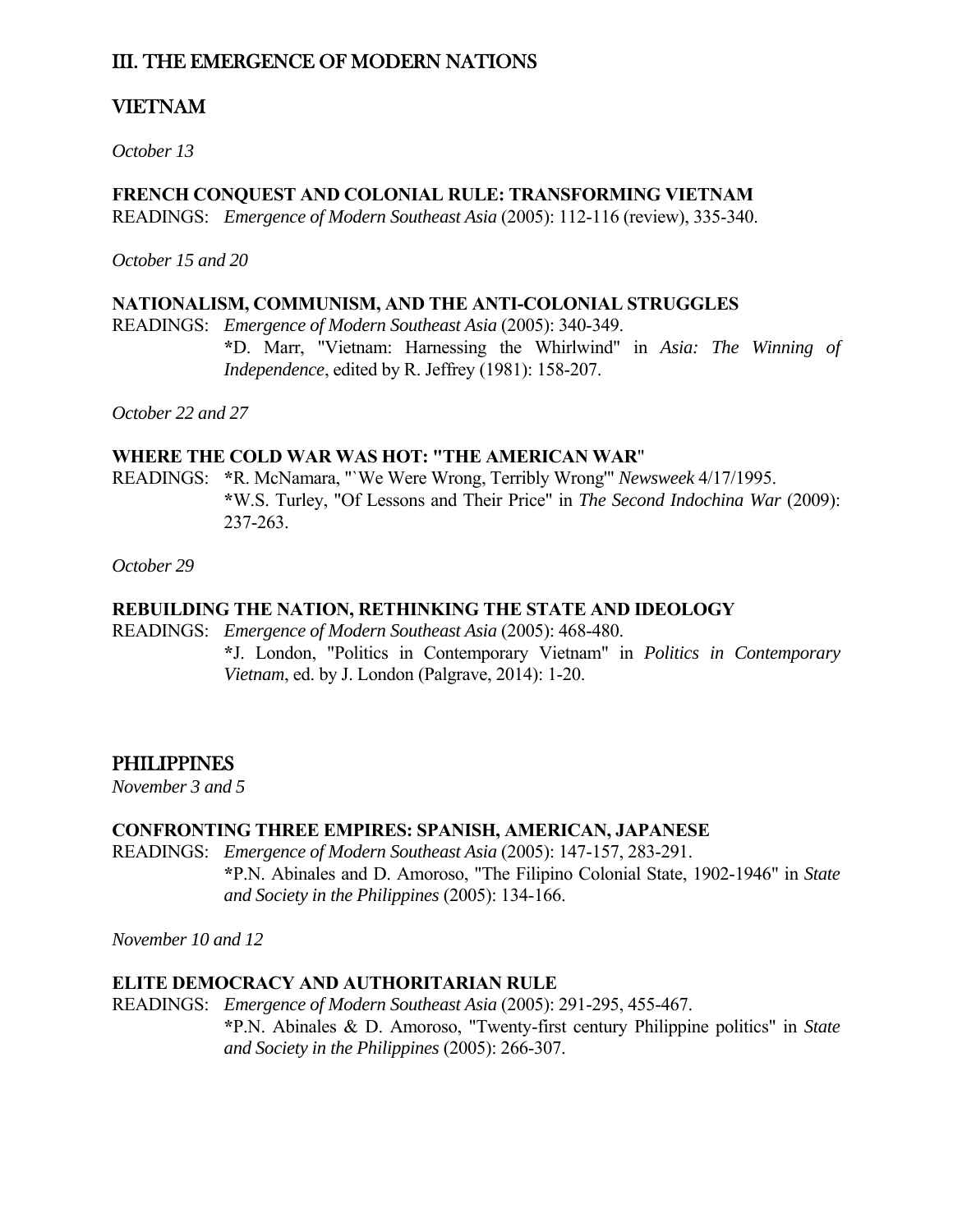## **INDONESIA**

*November 17*

### **NETHERLANDS INDIES: "INDONESIA" IN THE MAKING**

READINGS: *Emergence of Modern Southeast Asia* (2005): 123-136.

*November 19 and 24*

#### **EMERGING INDONESIAN NATIONALISM, 1900-1946**

READINGS: *Emergence of Modern Southeast Asia* (2005): 296-308(bottom).  **\***A. Reid, "Indonesia: Revolution without Socialism" in *Asia - The Winning of Independence*, edited by R. Jeffery (1981): 113-157.

## **THANKSGIVING BREAK: November 26-November 29**

*December 1 and 3*

**UNITY AMIDST DIVERSITY: "GUIDED DEMOCRACY," "NEW ORDER," "REFORMASI"** READINGS: *Emergence of Modern Southeast Asia* (2005): 308(bottom)-311, 431-444(top), 446-447.  **\***J.S. Davidson, "Dilemmas of democratic consolidation in Indonesia" in *The Pacific Review*, 22(3), 7/2009: 293-310.

## **\*\*\*WRITING PROJECTS DUE: On or Before: December 3 (in lecture)**

# THAILAND

*December 8 and 10*

## **OVERCOMING THE MONARCHY: MILITARY RULE**

READINGS: *The Emergence of Southeast Asia* (2005): 93-105 (review), 350-355.  **\***"*Hok Tula*: Breaking the Silence of a Country's Traumatic Past" *Commuiqué* 6(2) November/December 1996: 7-8.

*Decmeber 15*

#### **OVERCOMING THE MILITARY: LONG LIVE THE KING!**

READINGS: *Emergence of Modern Southeast Asia* (2005): 355-360, 448-454.

 **\***C. Baker and Pasuk P., "Politics, 1970s onward" in *A History of Thailand* (Cambridge, 2005): 230-262.

 **\***A. Walker, "Political society, civil society, and democracy" in *Thailand's Political Peasants* (Wisconsin, 2012): 210-232.

 **\***Thongchai W., "The anti-democratic roots of Thai protesters" *Al Jezeera*, 12/26/2013.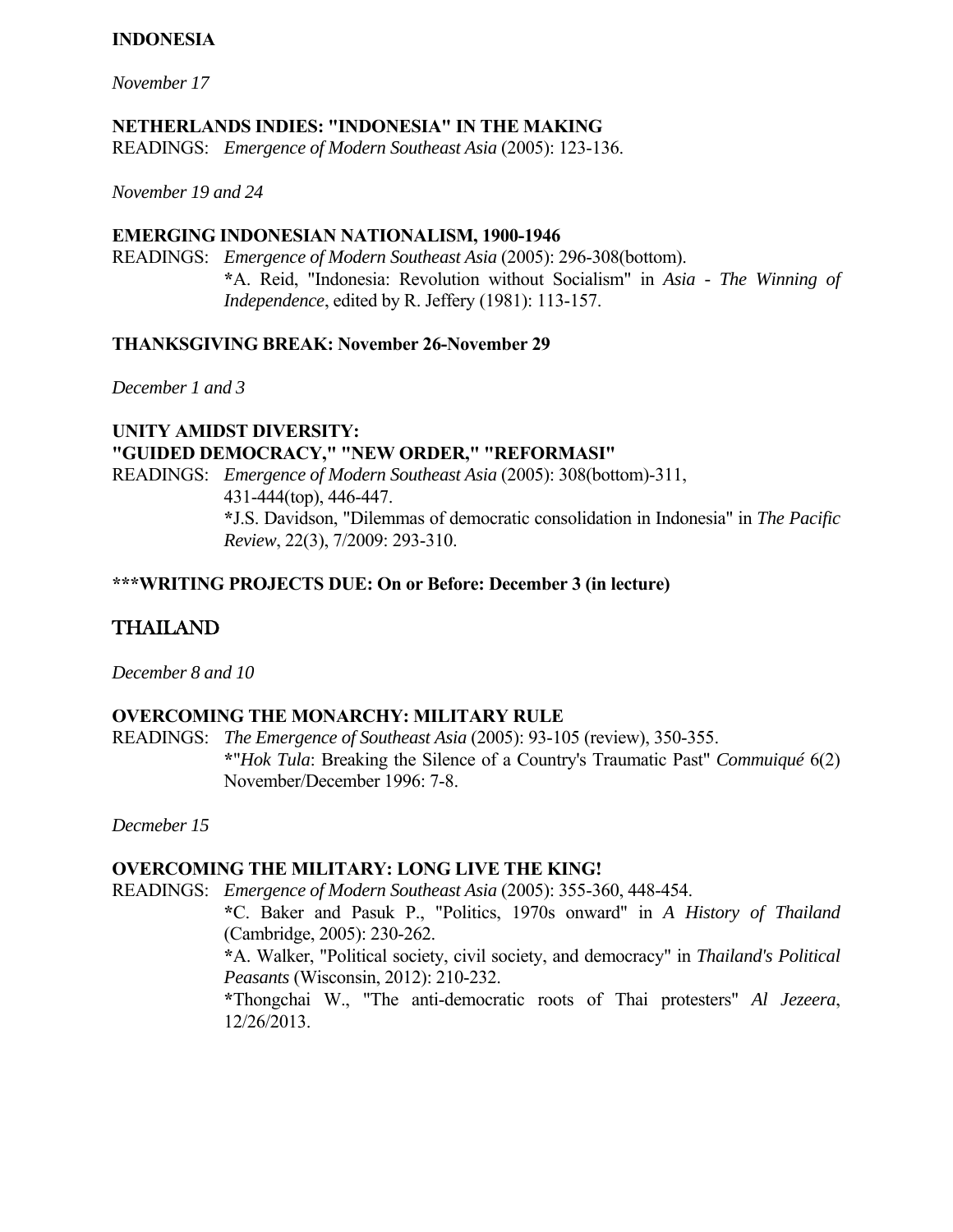#### REQUIRED WRITING PROJECT

 All students in the course are required to write an essay based on two works of fiction from one country of your choice. This writing project – a five page essay –- will make up 20% of your grade and must be submitted on December 3rd or before. You will read two novels or collections of short stories from the list below. Note that the books are organized by countries; select one country and read the two books.

Memories of a Pure Spring, by Duong Thu Huong (Vietnamese) Dumb Luck, by Vu Trong Phung (Vietnamese)

 Dusk, by F. Sionil José (also titled: Po-on) (Filipino) When the Rainbow Goddess Wept, by Cecilia Manguerra Brainard (Filipino)

 This Earth of Mankind, by Pramoedya Ananta Toer (Indonesian) Child of All Nations, by Pramoedya Ananta Toer (Indonesian)

Voices from the Thai Countryside, by Samruan Singh, trans by K Bowie (Thai) The Lioness in Bloom, various author, trans by S.F. Kepner (Thai)

These books are available for purchase at the Rainbow Bookstore Cooperative, or can be read in the reserve reading room of the College Library (Helen C. White Building).

What to do? Read the stories and think about the societies depicted and about the issues and themes raised by the authors, particularly those that you find interesting and comparable. There is no single approach or required content for the essay; you will be graded on your ability to construct a coherent essay around the themes you select. This is not a book review project and your essay and the themes you select do not have to relate to the materials or topics presented in the lectures and other readings for the course. The essay should begin with a brief overview of the two books (two paragraphs), followed by your response to what you have read. Other than the first two paragraphs, you are not expected to write on what the books are about; you are expected to find one or two comparable themes and write an essay discussing them. Your response can be personal or academic, but your essay should draw comparatively from the two books and provide a description and analysis of the themes you have selected. The idea is to select issues and themes of interest to you and to write an essay focused on these. To assist you in this effort, some possible issues and themes are suggested below. You can focus on one or more of the themes below, or totally ignore all of them and take your own approach to the books you read.

- \*\* Social Organization (social or class structure, gender relations, formal and informal relationships among people; role of children, the elderly)
- \*\* Economic Conditions (economic activities and pressures of everyday life; who dominates the economies? how do people make a living/survive?)
- \*\* Political Conditions (power relationships; relationships with local, regional, and national governments and the state; role/influence of political leaders; everyday politics of the locality)
- \*\* Religious Life (role of religion and religious functionaries; various forms of religious practice; the influence of religion on people's everyday lives)
- \*\* Cultural Life (formal and informal cultural activities festivals, ritual ceremonies, games, leisure-time recreation and entertainment; material culture/possessions; lifestyle and daily life)
- \*\* Major Life Crises and Conflicts
- \*\* The Impact of Outside Events on People's Lives